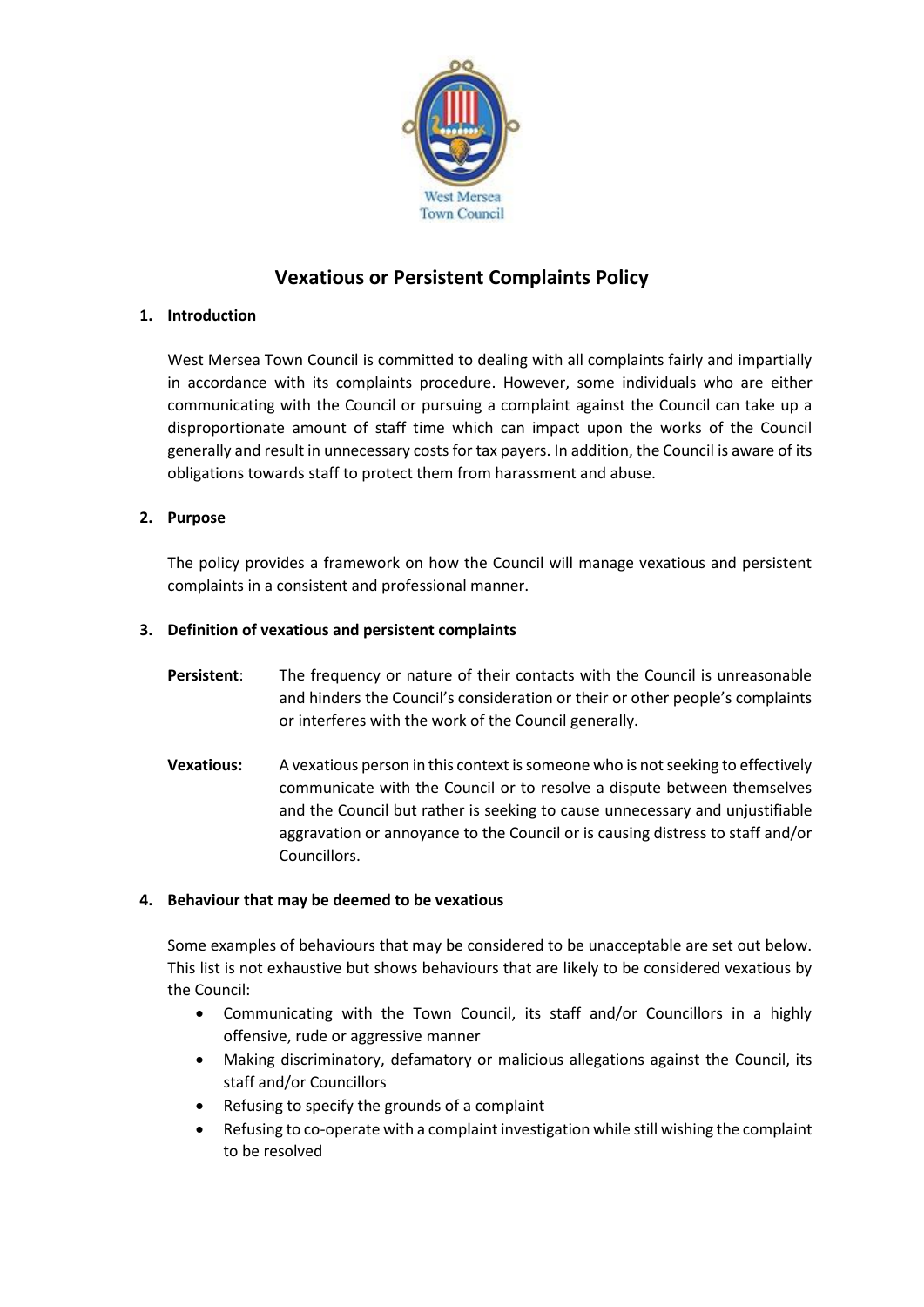

- Refusing to accept that an issue is not within the remit of the complaints procedure or within the power of the Council to investigate, change or influence, i.e. something that is the responsibility of another organisation
- Making unnecessary and excessive demands on the time and resources of staff, for example, excessive telephone calls or writing of long complex letters and/or emails every few das with the expectation of an immediate response
- Electronically recording a meeting or conversation without the prior knowledge or consent of the other person/s involved
- Submitting false documents
- Refusing to accept documented evidence as factual
- Insisting on a complaint being dealt with in a manner inconsistent with the Council's complaints procedure
- Making the same complaint repeatedly perhaps with minor differences to try and justify it as new, or persistently approaching the Council through different routes on the same issue
- Adopting an excessively 'scattergun' approach, for instance, pursuing the same complaint or complaints with the Council, but also at the same time with a Member of Parliament, other Councils, elected Councillors of this and other Councils, the Councils independent auditor

It should be noted that raising legitimate queries or criticisms of the Council or pursuing the Complaints Procedure in itself should not lead to someone being regarded as unreasonably persistent.

#### **5. How will a decision be made?**

The actions, communications and behaviour of an individual will be considered by the Council at a meeting and based on the available evidence a decision will be made as to whether the person shall be considered a vexatious or persistent complainant and what actions should be taken under the terms of this policy.

#### **6. What actions can be taken?**

In the event the Council decide to treat an individual as a vexatious or persistent complainant they may decide to take one of more of the following actions;

- Placing time limits on the number and/or duration of contacts with staff per week or month
- Offering a restricted time slot for necessary calls
- Limiting the complainant to one medium of contact (letter, email etc) and/or requiring contact to take place with one named person from the Council
- Requiring any personal contact to take place in the presence of a witness